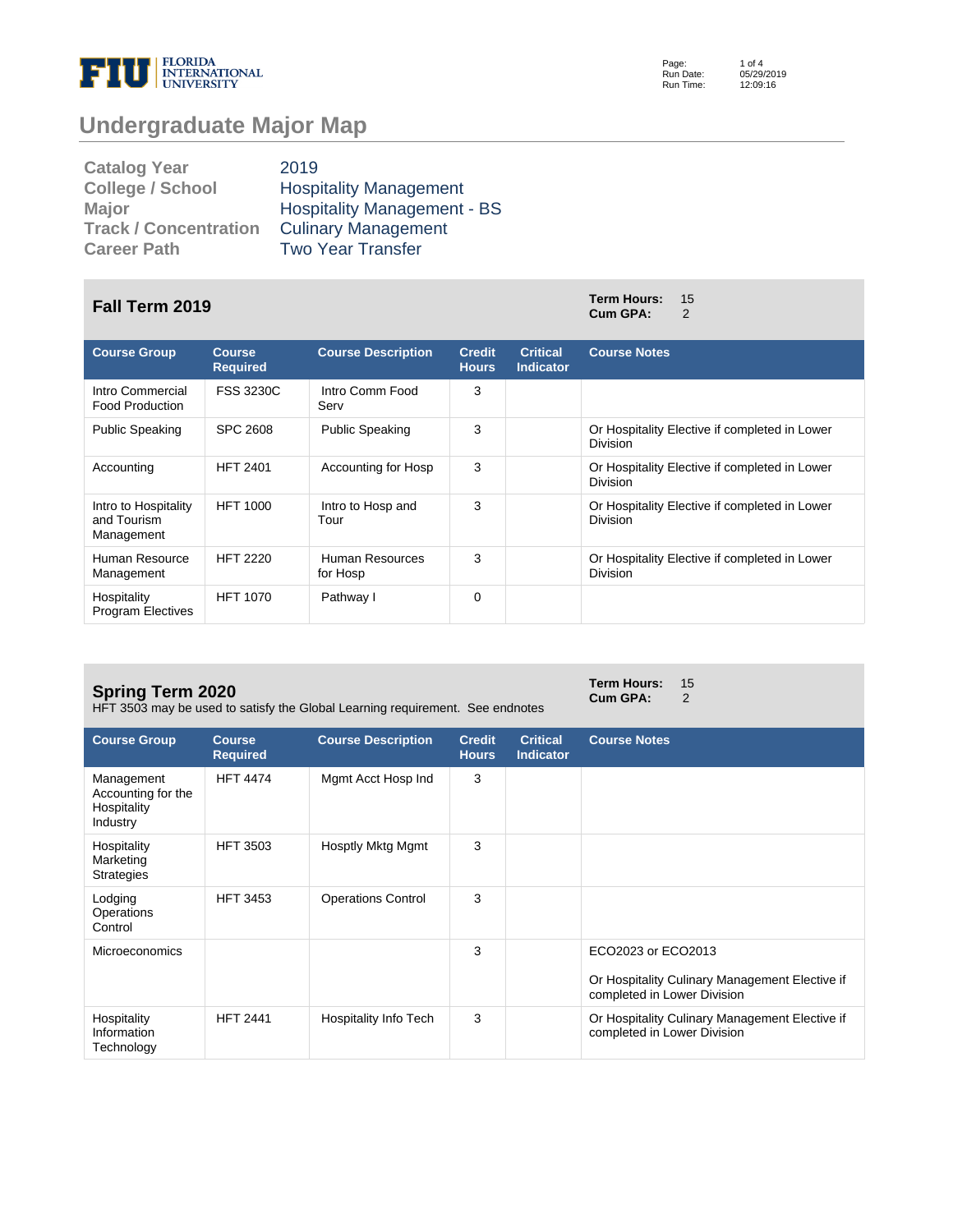

**Term Hours:** 3

**Cum GPA:** 2.75

#### **Summer Term 2020**

| Use this semester to catch up on coursework if necessary. |  |
|-----------------------------------------------------------|--|
|-----------------------------------------------------------|--|

| <b>Course Group</b>                    | <b>Course</b><br><b>Required</b> | <b>Course Description</b> | <b>Credit</b><br><b>Hours</b> | <b>Critical</b><br><b>Indicator</b> | <b>Course Notes</b> |
|----------------------------------------|----------------------------------|---------------------------|-------------------------------|-------------------------------------|---------------------|
| Law for the<br>Hospitality<br>Industry | <b>HFT 3603</b>                  | <b>Hospitality Law</b>    | 3                             |                                     |                     |
| Advanced<br>Internship                 | <b>HFT 4945</b>                  | Adv Intern Hsptly         | 0                             |                                     |                     |

# **Fall Term 2020 Term Hours:**  $12$  **Cum GPA:**  $2.75$

| <b>Course Group</b>                                         | <b>Course</b><br><b>Required</b> | <b>Course Description</b> | <b>Credit</b><br><b>Hours</b> | <b>Critical</b><br><b>Indicator</b> | <b>Course Notes</b> |
|-------------------------------------------------------------|----------------------------------|---------------------------|-------------------------------|-------------------------------------|---------------------|
| <b>Financial Analysis</b><br>in the Hospitality<br>Industry | <b>HFT 4464</b>                  | Fin Anal Hosp Indust      | 3                             |                                     |                     |
| Restaurant<br>Management                                    | <b>HFT 3263</b>                  | <b>Restaurant Mgmt</b>    | 3                             |                                     |                     |
| Culinary<br>Management<br><b>Required Courses</b>           | <b>FSS 4234C</b>                 | Adv Food Prod             | 3                             |                                     |                     |
| Culinary<br>Management<br><b>Required Courses</b>           | FSS 4336                         | <b>Culinary Event Mgt</b> | 3                             |                                     |                     |

#### **Spring Term 2021**

HFT 4323 may be used to satisfy the Global Learning requirement. See endnotes

**Term Hours:** 15 **Cum GPA:** 2

| <b>Course Group</b>                                   | <b>Course</b><br><b>Required</b> | <b>Course Description</b>       | <b>Credit</b><br><b>Hours</b> | <b>Critical</b><br><b>Indicator</b> | <b>Course Notes</b> |
|-------------------------------------------------------|----------------------------------|---------------------------------|-------------------------------|-------------------------------------|---------------------|
| Hospitality<br><b>Facilities</b><br>Management        | <b>HFT 4323</b>                  | Hosp Facil Environ<br>System    | 3                             |                                     |                     |
| Senior Seminar                                        | <b>HFT 4294</b>                  | Sr. Sem. Hosp.<br>Mgmt.         | 3                             |                                     |                     |
| Hospitality<br>Analytics and<br>Revenue<br>Management | <b>HFT 4413</b>                  | Hosp Analytics & Rev<br>Mgt     | 3                             |                                     |                     |
| Culinary<br>Management<br><b>Required Courses</b>     | <b>FSS 3242C</b>                 | <b>Internatnl Cuisine</b>       | 3                             |                                     |                     |
| Culinary<br>Management<br><b>Required Courses</b>     | <b>HFT 4833</b>                  | Culinary Innov and<br>Entrepren | 3                             |                                     |                     |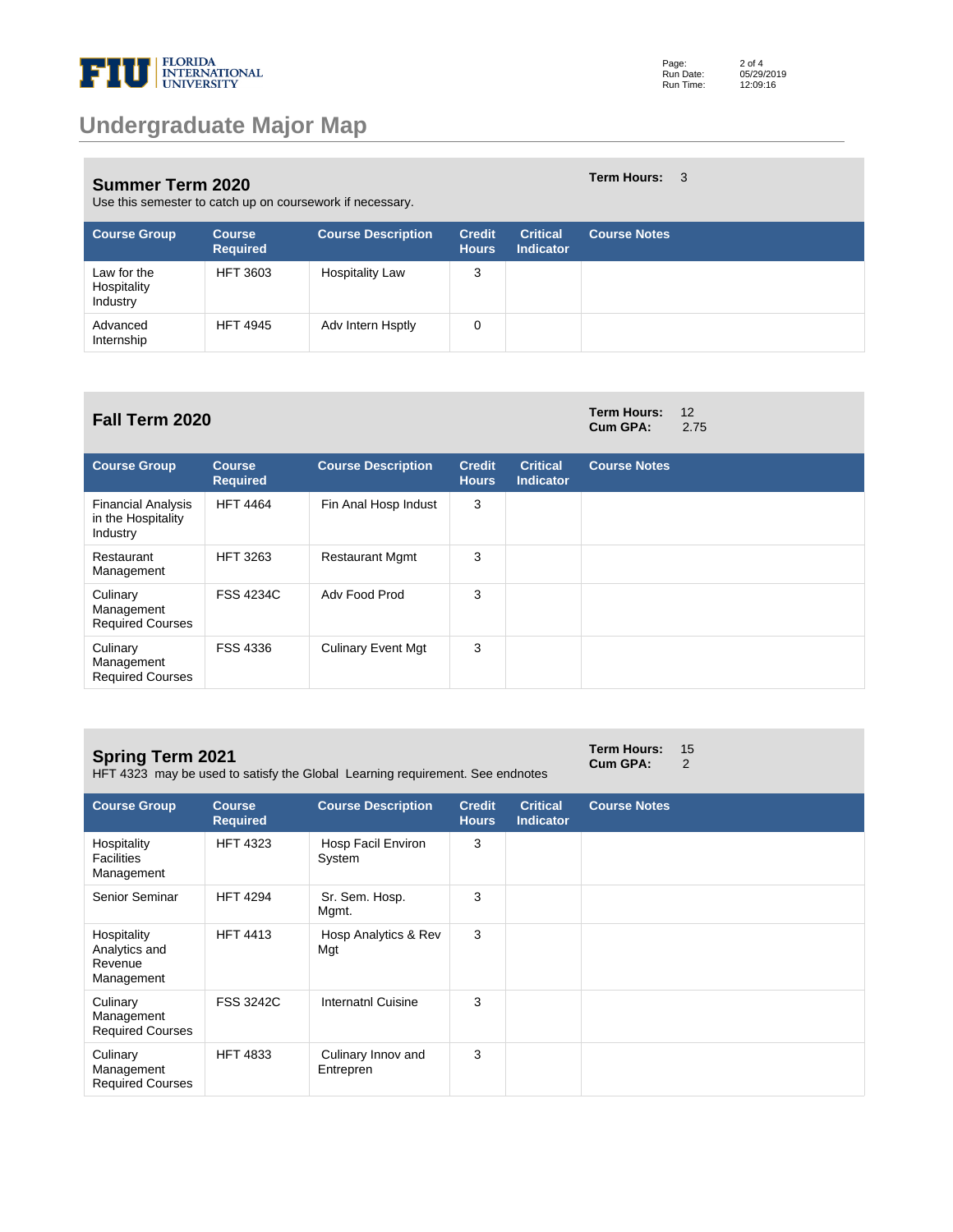

## **Undergraduate Major Map**

**Summer Term 2021**

Use this Semester to catch up on coursework if necessary.

Hospitality Industry Experience

### **General Requirements**

\*Critical Indicator is the minimum grade indicated in specific courses to demonstrate proficiency and progress in major. Earning less than the minimum grade is a trigger for a conversation with advisor.\* 

Transfer students are assumed to have completed an Associates of Arts Degree from a Florida Public Institution or completed 60 credits and the University Core Curriculum Requirements. 

In addition, the following courses are required of incoming transfer students: 

Global Learning Requirement for Transfers: Transfers entering FIU Fall 2011 or later are required to take two Global Learning courses. 

Those who meet University Core Curriculum Requirements prior to entering FIU 

-Two Global Learning Discipline Specific Courses (One of the two may be a Global Learning Foundation Course chosen in consultation with your advisor) 

Those who do not meet University Core Curriculum Requirements prior to entering FIU -One Global Learning Foundation Course (from the University Core Curriculum) -One Global Learning Discipline Specific Course 

Transfer courses may not be used to meet the FIU Global Learning Requirement. For a list of Global learning courses: http://goglobal.fiu.edu 

School of Hospitality and Tourism Management Selected Major Requirements: 

Industry Experience Requirement: 1300 hours - A total of 1300 documented hours of hospitality/ tourism related practical training work experience is required. This includes 300 hours in HFT 4945 Advanced Internship. A minimum of 800 hours must be completed while enrolled in the degree program at FIU. The Advanced Internship must be track-related and approved by an advisor. Work experience documentation is required. Students with extensive industry management experience may apply for a waiver of the 1000 hour work experience and Advanced Internship. 

Hospitality Management offers 6 majors and the option of a general Hospitality major. If one of the 6 majors is chosen, 4 specific major courses are required and 2 major related electives. If the general hospitality option is chosen, the electives may be chosen from any of the courses offered in our program. Students who do not take any of the 6 lower division prerequisites prior to transferring into FIU with 60 credits, will need to take 6 additional credits of major electives if a major is selected.

The 6 majors are:

Beverage Management Culinary Management Hotel/Lodging Management Restaurant/Foodservice Management **Cum GPA:** 2.75